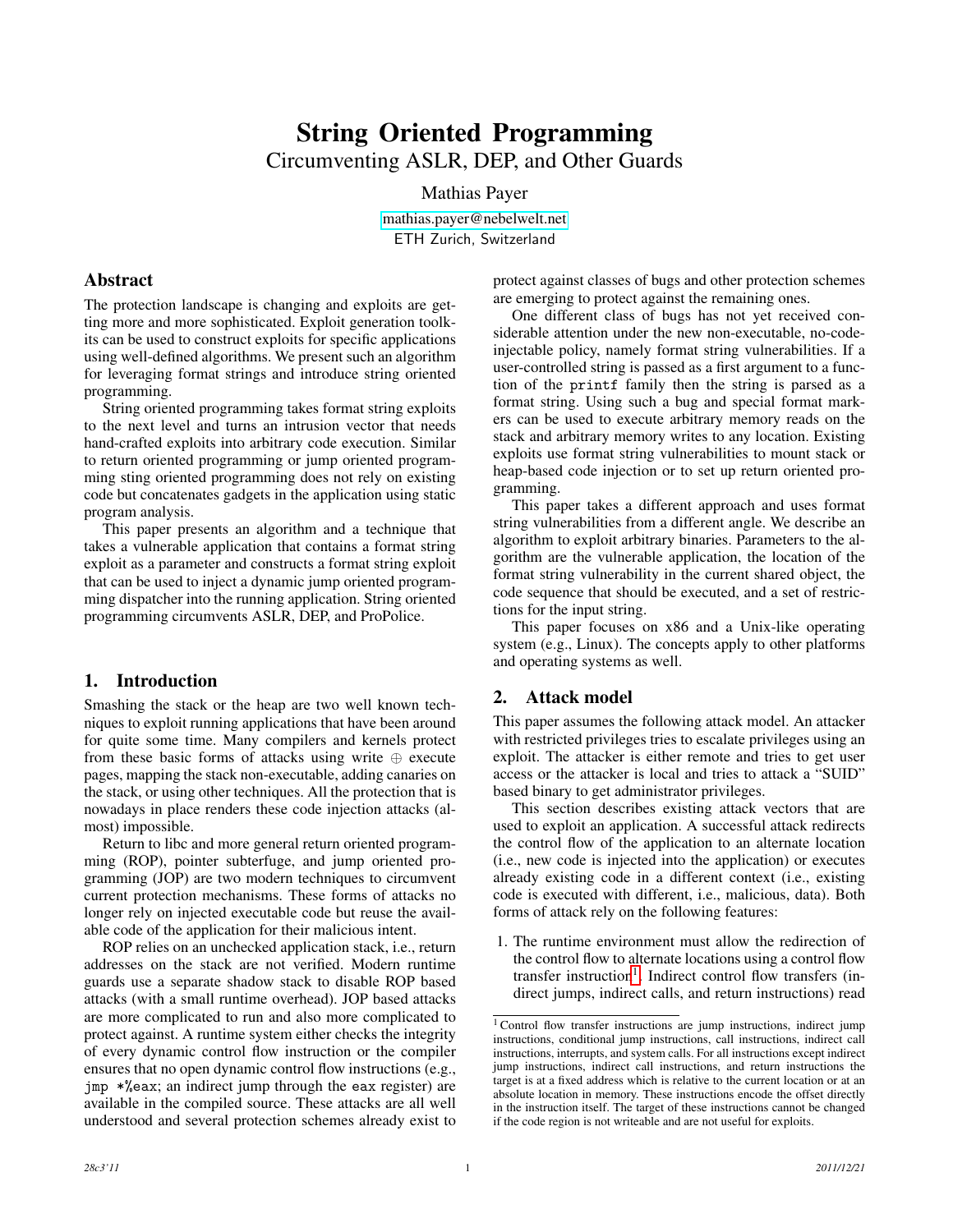the absolute target address from a data region. Exploits overwrite such a data pointer (e.g., EIP on the stack, a function pointer on the heap, a GOT entry in a shared library, vtable entries of objects, or data-structures of the memory allocator [\[6\]](#page-4-0)) for the initial control flow redirection.

2. The exploit must inject some form of payload into the application. Code-based attacks inject machine code instructions into an executable region in the memory space of the application. These instructions are executed after the initial control flow redirection. Data-based attacks modify data structures of the application, a shared library, or the standard loader to execute their malicious payload.

An exploit is only successful if both requirements are met. The following sections present the four possible attack vectors in more detail.

#### <span id="page-1-4"></span>2.1 Code injection

A code injection attack writes additional code into an executable region of the application's memory image and transfers control to that injected code [\[2\]](#page-4-1). Code injection attacks often use a buffer overflow (e.g., for a C based string or array) to inject the code and to overwrite a stored instruction pointer in one step. [Listing 1](#page-1-0) shows a vulnerable C snippet that is prone to a stack-based buffer overflow. An attacker can inject any data into the buffer and write over the bounds of the buffer to overwrite data structures that are higher up in the stack frame.

```
int is foobar (char *cmp) {
  / / a s s e r t ( s t r l e n ( cmp ) < MAX LEN )
  char tmp [MAXLEN];
   strcpy (tmp, cmp); // no bound check
  return \nstrum (tmp, "foobar");}
. . .
\frac{1}{\sqrt{2}} user_str is > MAX_LEN
if ( is_foobar ( user_str ))
. . .
```
Listing 1. A potential stack-based overflow.

[Listing 2](#page-1-1) shows a heap-based data structure that is also vulnerable to a buffer overflow. The data structure contains a function pointer that is used to work with the data in the data buffer. This function pointer can be overwritten through a buffer overflow.

```
typedef struct vuln_struct {
 char buf [MAXLEN];
 int (*cmp)(char*);};
```
Listing 2. A struct that is vulnerable to a heap-based overflow.

Code injection is a very old attack vector and has been used for many years. Until recently Intel IA32 did not support the separation of code and data. The CPU tried to interpret any memory region as executable, enabling code injection attacks into data regions. The 64 bit extension x64 enables separation of data and code. Only code on pages that have the executable flag set is executed by the CPU. If an exploit redirects control flow to a data page then an exception is triggered. Nowadays most systems support  $W \oplus X$ ; a memory page is either writeable or executable. Due to  $W \oplus X$ this attack vector is only applicable under special circumstances (e.g., executable trampolines on the stack, shared memory regions with wrong permissions, exploitable justin-time compilers).

#### <span id="page-1-5"></span>2.2 Return oriented programming

Return oriented programming [\[15,](#page-4-2) [19,](#page-4-3) [21\]](#page-4-4) (ROP) relies on a stack-based buffer overflow. A return oriented attack constructs a set of stack invocation frames that are executed one after the other. Each stack invocation frame prepares a set of parameters on the stack and targets a gadget<sup>[2](#page-1-2)</sup> that uses the parameters and executes some computation.



<span id="page-1-3"></span>Figure 1. Stack before and after a stack-based arc injection.

[Figure 1](#page-1-3) shows a simple returned oriented programming attack that uses a buffer overflow to create one stack invocation frame that executes the system() function with forged parameters.

#### <span id="page-1-6"></span>2.3 Jump oriented programming

Jump oriented programming [\[7,](#page-4-5) [19\]](#page-4-3) (JOP) is similar to ROP. Both programming styles inject data to modify the control flow of the application using gadgets. Jump oriented data is not limited to stack overflows but uses modified indirect control flow transfers to construct the chain of executed gadgets. Indirect control flow transfers are used in the application to support, e.g., library calls, function pointers (callbacks), and object oriented programming.

#### 2.4 Format string attacks

A format string attack [\[13,](#page-4-6) [16,](#page-4-7) [20\]](#page-4-8) exploits an user-controlled string that is passed to a function of the printf-family. The printf-family parses the first string argument for control tokens (of the form %T) to determine the number of variable parameters that follows. Many programmers forget to check user-controlled strings for these control tokens and pass the string directly to the function (e.g.,  $print(usr_str)$ ). A safe implementation would use a static parameter to pass a single string  $(e.g., print f("%s",usr_str)).$ 

The %n token is a special control token that reverses the order of input. All other tokens specify a format that is used to print the current argument. %n writes the amount

<span id="page-1-2"></span><sup>2</sup> A gadget is a code snippet (not necessarily a function) that already exists in the memory image of the application.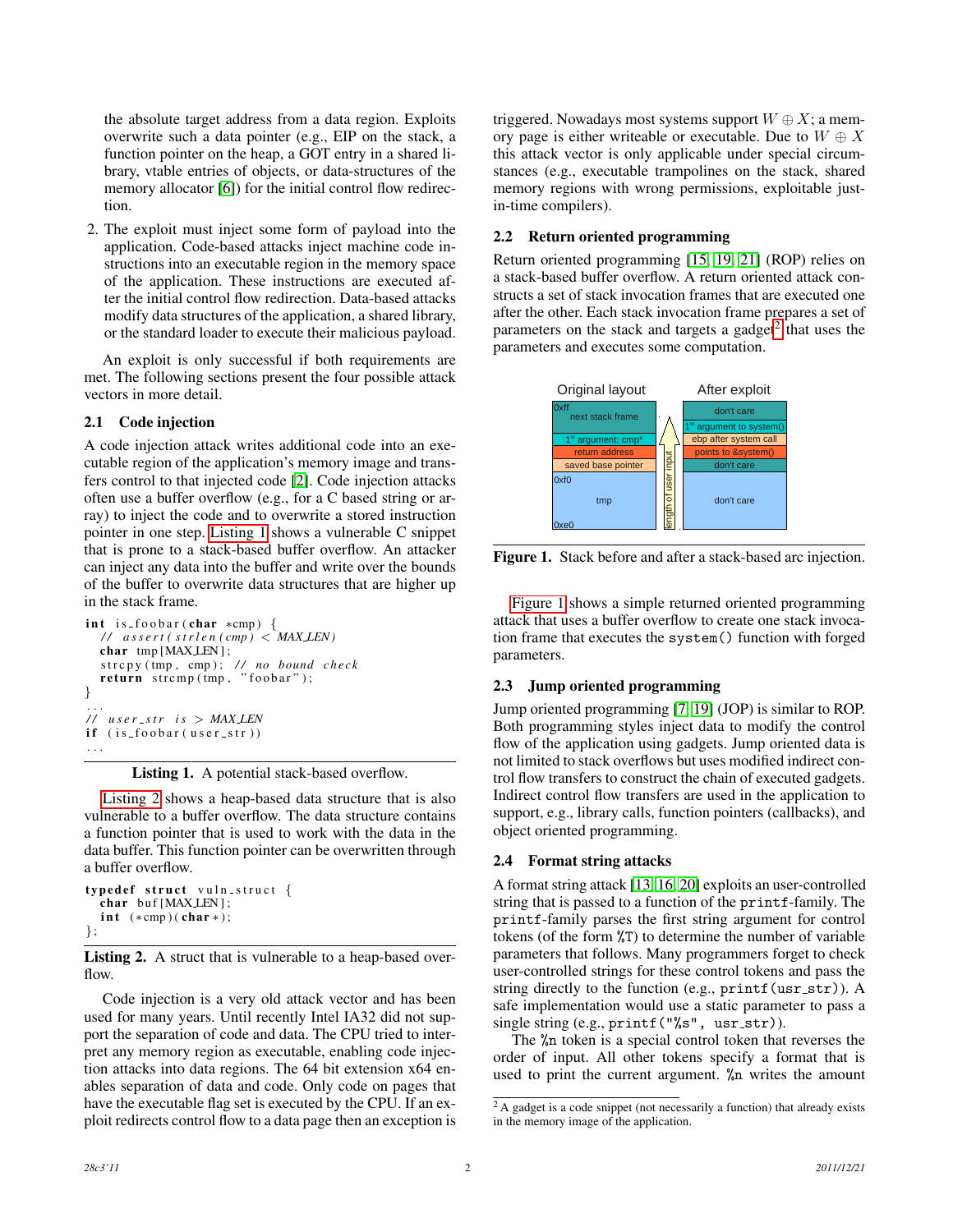of already printed characters to the address given by the current argument. Any argument on the stack can be used as a target address for %n with careful encoding of the format string. The format string itself can be used to store pointers to specific addresses if it is placed on the stack. The amount of written bytes can be controlled with additional parameters (e.g., printf("%NNc"); prints NN bytes) and increases the counter used for %n.

The malicious format string can use other tokens like %p to read specific pointers on the stack, and %s to read specific stack addresses as strings. An attacker uses these parameters during the construction of the format string.

The combination of input tokens (e.g.,  $\chi_p$ ,  $\chi_s$ , and  $\chi_x$ ) are used to gather information about the stack layout (if the binary is not available). The gathered information about the stack frame is then used to construct an exploit string that consists of %NNc to set single byte values (i.e., to increase the number of written bytes) and %hhn to write single bytes to given memory addresses. The exploit string then writes arbitrary values to arbitrary memory locations. These random writes are then used to redirect control flow to injected code. The injected code is often in the string itself.

# 3. Protection mechanisms

Several protection mechanisms have been proposed that protect against one or more of the attack vectors shown in [Sec](#page-0-1)[tion 2.](#page-0-1) The presented protection mechanisms try to detect possible attacks on different levels of granularity. The protection mechanisms either (i) check the integrity of the stack, (ii) verify library usage, (iii) encrypt pointers, (iv) change the instruction set, (v) protect format strings, (vi) randomize memory locations, or (vii) check and verify every single instruction that changes control flow.

The data layout for most languages places buffers and variables alongside with return instruction pointers and frame pointers on the regular application stack. Several protection mechanisms [\[10,](#page-4-9) [14\]](#page-4-10) verify the stored return instruction pointer on the stack before the return instruction dereferences the stored address. These mechanisms protect from malicious changes of the return address and the stack layout.

Libsafe and Libverify [\[3\]](#page-4-11) implement wrappers for library functions that are used in attacks. This approach protects from common errors and adds extra checks to "dangerous" functions. A disadvantage of this approach is that it only protects specific functions and general patterns of attack vectors. The glibc has a set of similar patches that are enabled if the FORTIFY SOURCE is enabled. These patches check every parameter of format strings. The fortify patches are not secure and can be disabled at runtime [\[20\]](#page-4-8).

Pointer encryption [\[9\]](#page-4-12) is an interesting approach to protect instruction pointers from malicious changes. All instruction pointers are encrypted (e.g., using a hash). The application uses the encrypted pointers in all computation (e.g., comparing different function pointers). The compiler adds additional code that resolves the original instruction pointer using the given encrypted pointer whenever it is dereferenced. The attacker does not know the encryption function and therefore cannot forge a pointer to an arbitrary address.

Instruction set randomization [\[12\]](#page-4-13) is a similar approach. The application uses a randomized instruction set and an attacker is unable to guess the instruction set.

Format Guard [\[8\]](#page-4-14) warns if format strings and functions of the printf family are used with unchecked user input. These guards protect the already existing functions of the libc but do not protect from format string exploits in the application code.

Address Space Layout Randomization (ASLR) [\[4,](#page-4-15) [5,](#page-4-16) [17\]](#page-4-17) randomizes all dynamic data of an application (e.g., dynamically loaded libraries, heap, and stack). A potential exploit can no longer rely on hardcoded addresses for, e.g., library routines and gadgets. A drawback of this approach is that the address space is small and only a few bits are randomized. The limited randomization opens the possibility for probabilistic attacks [\[22\]](#page-4-18).

Control Flow Integrity [\[1,](#page-4-19) [11\]](#page-4-20) uses static binary translation to verify every target of all control flow transfers. A set of targets is associated with every control flow transfer location. The group of targets is identified with a secret number. This number is verified when the control flow transfer is executed. The control flow transfer is allowed only if the target number (in the target code) matches the verification code at the source location.

Libdetox [\[18\]](#page-4-21) is a dynamic binary translation approach that uses runtime information to construct an control flow graph. This control flow graph is enforced at runtime using dynamic checks that are encoded into the translated code.

# 4. String oriented programming

String oriented programming (SOP) defines an algorithm that uses a format string based exploit and a set of constraints to execute arbitrary code of an adversary inside an application. SOP uses gadgets that are already available in the code region of the application. The algorithm assumes that some form of DEP<sup>[3](#page-2-0)</sup> is enforced by the system. Otherwise it would be simple to inject some code and to redirect the control flow to the injected code.

Format string exploits enable writes with random values (encoded in the format string) to any memory location that is referenced through a pointer on the stack. An attacker can place arbitrary pointers in an attacker-controlled buffer on the stack; these pointers are then used in the format string attack to write arbitrary memory locations. We assume that the FORTIFY SOURCE patches of the glibc are not enabled (or that we can call printf directly. The fortify patches can be disabled using the format string attack itself. The fortify patches only add some complexity (and length to the format string), see [\[20\]](#page-4-8).

<span id="page-2-0"></span><sup>3</sup> Data Execution Prevention (DEP) uses the executable bit for pages in modern memory management units to enable non-executable data regions. DEP ensures that only code pages are executable. A stronger guarantee is  $W \oplus X$  which ensures that a page is either writeable or executable but not both. Linux uses an W ⊕ X approach called *Exec Shield* [\[23\]](#page-4-22) for the initial memory layout when applications are started.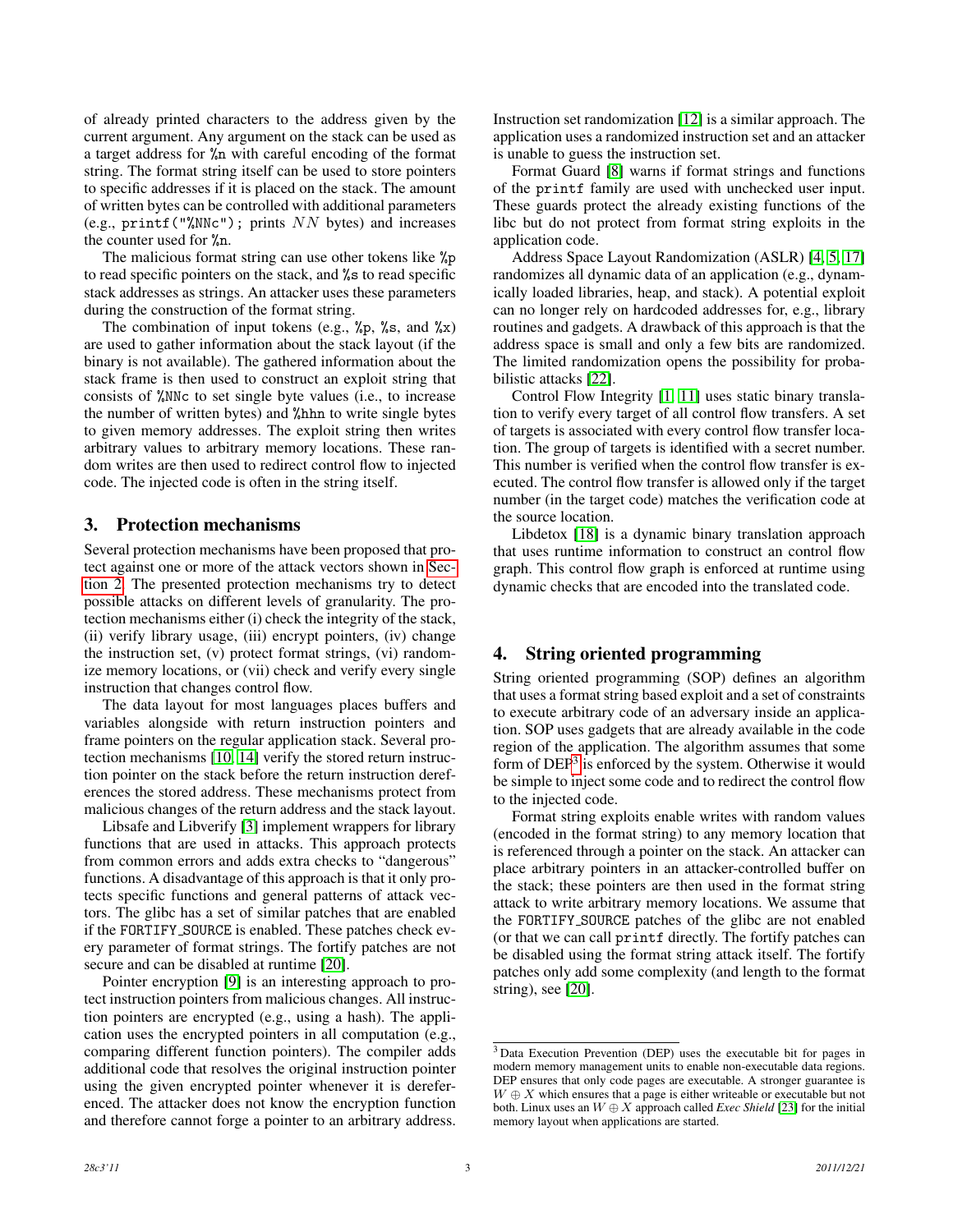### 4.1 Executing code

SOP uses two scenarios to get control of the application without executing injected code. The scenarios are similar to either ROP or JOP.

Scenario 1 uses a random write and a user-controlled buffer on the stack (often the format string itself) to prepare the attack. The random write redirects control flow to a gadget that adjusts the stack frame to the attacker-controlled buffer. The buffer contains a set of invocation frames that concatenate several available gadgets to execute arbitrary code. This approach combines format string exploits and ROP similar to Section 7.2 of [\[15\]](#page-4-2).

Scenario 2 uses a random write and a user-controlled buffer on the heap (at a fixed address) to prepare the attack. The random write is used to redirect control flow to a first gadget that prepares the dispatcher for JOP. The attackercontrolled buffer can be used to store additional data for the JOP dispatcher (e.g., the chain of gadgets).

## <span id="page-3-3"></span>4.2 Resolving addresses

Without ASLR, SOP can be used to easily construct a set of invocation stack frames using Scenario 1 that execute arbitrary functions of the libc (e.g., mmap to map an executable memory region, strcpy to copy the shellcode), and an indirect control flow transfer to the injected shellcode).

If ASLR is enabled then only the location of the application image is static; all other locations like heap, all shared libraries, and the program's stack are located at randomized addresses. Exploits are limited to imported library functions and code sequences available in the application. A limitation of current ASLR implementations is that the main application object (including data region, bss region, code region, got region, and plt region) is mapped to a constant address. The dynamic loader resolves the dynamic locations for all imported library functions when they are called, this enables indirect calls of library functions through the plt slots of the application.

The imported library functions in the plt region can be used to resolve unimported and unreferenced functions. The location of resolved library functions are stored at static addresses in the got region. Gadgets can read and modify these addresses. If the binary of the library is known then the (dynamic) addresses of other library functions that are not imported can be computed. The gadget adds the offset between the imported function and the requested function to the resolved address in the plt slot. This enables gadgets to resolve any (unimported) library function whenever a symbol of that library is used.

# 5. Evaluation

<span id="page-3-0"></span>The evaluation shows how the sample program in [Listing 3](#page-3-0) can be exploited under different environmental conditions. The host system uses a set of different protection features that are either enabled or disabled. The protection features are ASLR, DEP, stack protection against buffer overflows (ProPolice [\[14\]](#page-4-10)), and if specific libc functions are already imported.

```
void foo (char *arg) {
  char text [1024];if (\sin \theta \cdot \sin \theta) > = 1024 return;
  stropy (text, arg);print f (text);}
. . .
foo (user str);. . .
```

|  |  | Listing 3. A potential format string attack |  |
|--|--|---------------------------------------------|--|
|--|--|---------------------------------------------|--|

## 5.1 No ASLR, no DEP, no ProPolice

If neither ASLR nor DEP are active then the format string contains a random write to, e.g., the return instruction pointer, an GOT slot, or a function pointer to redirect control flow to the injected code on the buffer on the stack. This attack conforms to the simple code injection attack in [Section 2.1.](#page-1-4)

## 5.2 No ASLR, DEP, no ProPolice

Exploits rely on data oriented attacks if DEP is enabled. In this constellation a buffer overflow is the simplest solution to set up a ROP attack as described in [Section 2.2](#page-1-5) or a JOP attack as shown in [Section 2.3.](#page-1-6)

## <span id="page-3-2"></span>5.3 No ASLR, DEP, ProPolice

Enabling the ProPolice extension changes the threat landscape and buffer overflows can no longer (easily) be used to exploit systems., ProPolice is enabled by default in recent versions of  $\text{gcc}^4$  $\text{gcc}^4$ . On the other hand ASLR is still not enabled so a format string attack is used to redirect control flow (by overwriting the return instruction pointer of the printf function itself) to a gadget that adjusts the %esp pointer into the user-controlled string. The combination of gcc version 4.5.2 and libc-2.13 add the function \_\_libc\_csu\_init to all compiled binaries; this function contains a gadget (add \$0x1c,%esp; pop %ebx; pop %esi; pop %edi; pop %ebp; ret that lifts the %esp by 44 bytes. The format string is prepared so that it contains a set of invocation frames that enable ROP at that specific address.

[Figure 2](#page-4-23) compares the stack layouts of [Listing 3](#page-3-0) when the control flow is inside the printf function. ProPolice adds (i) a secure canary behind the buffer (that is checked before the return instruction pointer is dereferenced) and (ii) copies of the arguments below the buffer. The stack invocation frames in the buffer contain sets of arguments plus return instruction pointers to libc functions (e.g., a call to system would be encoded as &system; pointer to argument string). Pointers to, e.g., string arguments, can be directly encoded because the stack addresses are known.

### 5.4 ASLR, DEP, ProPolice, imports available

If ASLR is enabled then the stack and library addresses are no longer known. In this section we assume that all library functions that we want to call are imported in the main application. SOP uses the same basic technique as in [Section 5.3](#page-3-2) with two differences.

<span id="page-3-1"></span><sup>4</sup> ProPolice is on by default and can be disabled on request using the -fno-stack-protector switch.